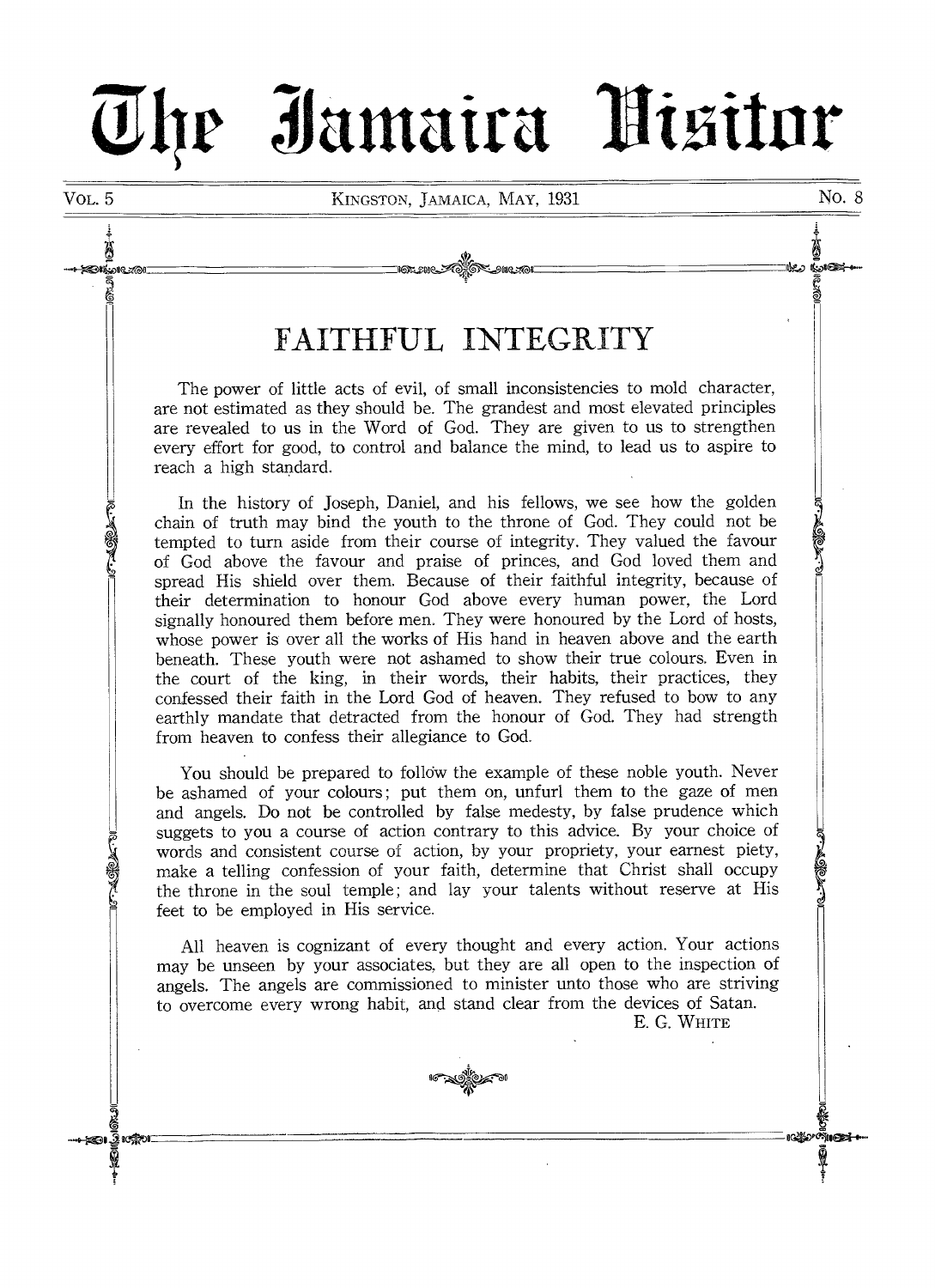**THE BIBLE STUDY** 

# WHOLE-HEARTED SERVICE

Q. I. What was Paul's purpose in life? ANS. Phil. 3:13. To develop his Christian experience was his supreme ambition.

- Q. 2. To develop this singleness of purpose, how did Paul reckon other objects?
- ANS. Phil. 3 :8. He was willing to lose all else, but to know Christ.
- Q. 3. What- did Jesus call upon his disciples to do ?
- ANs. Luke 14 :26, 27. They were to love all others less than Himself.
- Q. 4. Is this too great a demand upon us? ANs. I Cor. 6:19, 20. No, for we are
- Christ's by right of purchase.
- Q. 5. Does Christ have a standard for His church to attain?
- ANs. Eph. 5:27. A holy church is a church WHOLLY for God. "True holiness is wholeness in the service of God." C, 0. L., p. 48.
- Q. 6. How is this purpose revealed through the prophet Zechariah?
- ANS. Zech. 14:20, 21. Even the common things of life will be wholly dedicated to God.
- Q. 7. What examples are set before us of whole-hearted service?
- ANs. (a) Heb. 11:24, 25. Moses deliberately chose to lose all worldly wealth and honour to serve God. (b) Noah, "All that he possessed he
	- invested in the ark." P. & P., p. 95.

(c) Elisha burnt yokes and slew oxen so there could be no turning back. I Kings 19:20, 21.

- Q. 8. Why is entire surrender and consecration so essential?
- Ans. Luke 16:13. "He who does not give himself wholly to God is under the control of another power. Half and half service places the human agent on the side of the enemy." *Mount of Blessing, p. 139.*
- Q. 9. What warning does Jesus give to those looking for His coming?
- ANS. Luke 17:32. Lot's wife left Sodom, but her affections were still centered there.
- Q. 10. How should we relate ourselves to the material things of life?
- ANS. Paul made tents to support himself while preaching the gospel. William Carey, the pioneer of Protestant missions, said,"My business is to preach the gospel. I cobble shoes to pay expenses.
- Q. 11. How should we regard this appeal by God to complete consecration ?
- ANS. Rom. 12:1. We should count it as a reasonable service because Jesus gave<br>all for us. F. G. CLIFFORD, F. G. CLIFFORD, *S. Africa.*

# Encouraging Evidence of Growth in the Antillian Union

While we ever recognize the fact that figures are generally dry and uninteresting, yet when they show growth and advancement in connection with the cause and work of God and especially in souls won for the message and truth for these last days, they take on a different aspect. Hence the wish that the following summary report and figures from the Antillian Union Mission, especially as related to baptisms and membership, will be sufficiently interesting for the reader to at least give them a passing notice.

The figures cover the three years 1928, 1929, and 1930, the time covered by the writer's connection with the work in this island-field, includiug the islands of the Greater Antilles of Cuba, Jamaica, Haiti, Santo-Domingo, Puerto Rico and the Cayman and Bahama Islands.

At the begining of 1928 the total church membership stood at 5,165; at the close of 1930 we had 157 organized churches in the Union with a baptized membership of 7,104: a gain for the three-year period of nearly two thousand members, to be exact, 1,939. This means that within three years there have been enough members added to our field to make a good sized local conference or mission field. I recite this fact to encourage and inspire our people with the assurance that as a result of the funds contributed to the work there are substantial increases of membership to reward for all of the faithful sacrifice of our dear people.

The total number of baptisms during this three-year period was 2,656, but as in all fields of the world, at home as well as in the foreign lands, there are always some apostasies and removals.

With a net increase of nearly two thousand members out of twenty-six hundred and fifty baptisms the loss is not extremely unfavourable. We are hoping for, working for, and praying for better results in the future than in the past. With a large number of people keeping the Sabbath and in the baptismal classes in our various fields of the Union, we are expecting to have much more than a thousand baptisms during the current year. Really we have some hopes of closing the year of 1931 with a baptized church membership of not less than eight thousand members in the Antillian Union.

The Sabbath school figures are also very encouraging. We have 257 organized Sabbath-schools in the Union, with a membership at the close of 1930 of 9,860, and an actual attendance of more than ten thousand, as most of them have many visitors in attendance every Sabbath. It is interesting to think of the fact that every

Sabbath day there are more than ten thousand men, women, and children wending their way over hill, mountain, and vale in this island-field every week to attend the Sabbath-school, and receive of the blessings of God that come as a result of their contact with our Sabbath-school work.

Not only do our Sabbath-school members go to Sabbath-school to receive of its rich blessings for themselves, but also to contribute of their means to help forward the work in all the world. The Sabbathschools contributed during the year of 1930 the splendid sum of \$18,450.47 to the mission funds for the world work of the General Conference. This is a miracle within itself. It is only by the faithful devotion and sacrifice of our dear Sabbathschool members that such a splendid sum could be contributed within a single year. So while they go to Sabbath-school to receive, they give to show their love and appreciation.

> A. R. OGDEN, *Supt. Antillian Union Mission*

## NEARING THE END

As we near the end of time, there is going to be greater willingness on the part of God's people to help Him finish His work in the earth. Psalm 110: 3. Never before was there greater willingness needed than at the present time, when a real crisis faces the progress of the message. We should not only be willing to give ourselves to the Lord and help to bring others to the knowledge of the truth, but in addition we should bring all the tithes into the treasury that there may be means for carrying God's great Message to the world.

Many are thinking that because of the world-wide financial depression, if they become lax in the payment of their tithes and offerings, God will not hold it to be robbery. But it is a settled fact that times are much harder with those who are unwilling to give the Lord His portion.

Some wonder why they are so lean financially while the reason lies with themselves. If they were libdral toward God, He would be liberal to them. "Bring ye all the tithes into the storehouse," is commanded to-day as much as when Malachi wrote it. Are we doing our duty in this direction? Or, do we feel unwilling to obey this command? "If ye be willing and obedient, ye shall eat the good of the land," says Isaiah  $1:19,20$ ; "but if ye refuse and rebel, ye shall be devoured by the sword for the mouth of the Lord bath spoken it." LIN RASHFORD

Let us continue to labour so faithfuliy that the "stick-to-it-iveness" of Seventhday Adventists shall more and more become the astonishment of the world.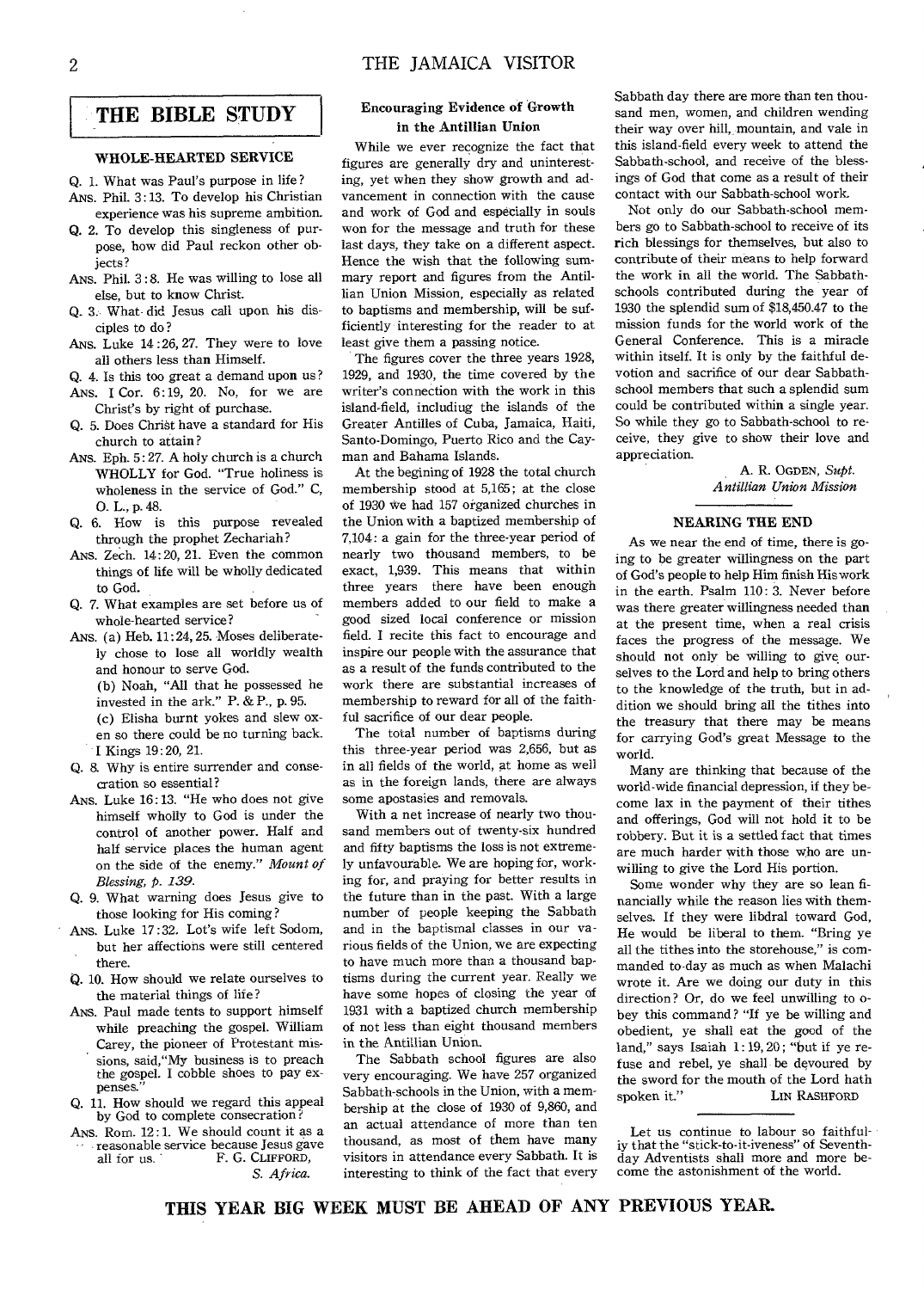

Mar. 14-21 was set apart as a special Week of Prayer on behalf of our young people, and for the spiritual advancement of our members in general.

The brethren who entered into the plan and took time to seek the Lord are not disappointed with the results. How true the promise is, "Draw nigh to God and He will draw nigh to you." It is for the individuals in our churches and companies who have not entered into this experience that our hearts are burdened. Surely if there ever was a time that earnest preparation should be made for the Kingdom, it is now. Why will any neglect this thing of greatest importance?

The surrender of our hearts to God in renewed consecration is the beginning of better things in Christian experience. Our lives must be more Christ-like. We need a reformation. A revival alone is not enough. God's church must be clean. Individuals who make up the church are to be clean. My brother, my sister, are you ready to carry the sacred message God has commissioned His followers to give the world ? If not, why not get ready?

We wish that a full account could be given to the Missionary Volunteer Week of Prayer in the Conference. Only a brief mention can be made here, but God has a complete record.

Pastors Edmed and Clifford conducted very helpful meetings with the church and students at the College during the Week of Prayer. Every heart was touched by the Spirit's mighty power, and all took a forward step.

Pastor L. L. Hutchinson and his wife led out in an earnest revival effort in Kingston. Only recently forty-four were baptized in the North St. Church, and now twenty-five more have been united with the church in the same way. Do not the words of the Master ring out a clarion call to every Christian? "Say ye not there are yet four months and then cometh harvest, behold I say unto you, Lift up your eyes and look on the fields; for they are white already to harvest."

From Everton Park comes the good news that two young women were converted during the Week of Prayer. The leader, Bro. A. A. Allman, told me that there is now a company of eight awaiting baptism. There is joy in heaven when souls are born again.

My wife and I spent the week with six of our churches. Everywhere we went, the spirit of consecration was manifest.

We believe that this week has brought a blessing to many of cur young people. Jesus invites all to come to him. "Ye will not come unto Me that ye might have life!" Apart from Jesus there is no spiritual life or growth. Why are we so slow to learn the secret of a Christian life? Why do we ever forget that apart from Him we can do nothing?

If we would live victorious lives let us make every week a week of prayer. Do not neglect to observe the Morning Watch. Give attendance to reading. Study to shew thyself approved unto God, workmen that need not to be ashamed, rightly dividing the word of God.

#### OLD HARBOUR

Though we are only a "Little flock." our Saviour bids us to "Fear not," for it is His pleasure to give us the kingdom if we are faithful. We are determined by God's help to be so to the end, and we have made our watchword, "Onward."

As we study God's Word day by day and know that a remnant shall be saved, we are made glad to think we are among that people.

In our Sabbath school we still hold the Pennant, and we have sent in sixteen names for perfect record cards the past quarter. A few weeks ago, we formed a reading circle, being encouraged by the President and Mrs. Edmed, Pastors B. A. Meeker and W. H. Randle on their recent visit. Today we are glad to send in twelve names of persons who have completed the Junior Reading Course. Two others will be added in the near future. We are glad as we think of our certificates, but more so when we think of the precious lessons gained by both the older and the younger readers. Surely this will encourage those who have not yet begun this course to begin today, and join the happy band of readers. The names are : A. A. Plummer, Mrs. A. A. Plummer, Mrs. L. Bennett, Miss C. Vassall, George Wynter, Aston Davis, Eric Plummer, Edgar Bennett, Louie Bennett, Lenn Bennett, Kenneth Robinson, Beryl Bennett, and two cradle roll boys: Ralph Bennett, and Randolph Davis. For all these rich blessings, the praise belongeth unto the Lord.

#### TRELA WNY

Immediately after the Conference Session of last November, I was asked by the Conference Committee to take up work in the unworked parish of Trelawny. Sickness in my family prevented me from moving forthwith, but on January 21 we took up residence at Spring Garden. At present we are visiting and getting acquainted with the people. We are also distributing literature, and holding Bible readings wherever there are openings. The people are desirous of hearir g the Message. God is blessing, and a few have become interested and are attending Sabbath school and we are expecting a harvest of souls. H. P. LAWSON

#### ITEMS OF INTEREST

Another impressive baptismal service was conducted by Evangelist L. L. Hutchinson at the North Street Church on Sunday evening, April 5, when the Pastor led twenty-five converts into the water. The church was again crowded. Its officers performed their difficult duties in handling the crowd with commendable dignity and grace. The Conference President and Pastor F. G. Clifford, of South Africa, assisted Pastor Hutchinson. Several of the candidates were from among the juniors of the Missionary Volunteer Society, who had surrendered their lives to Jesus during the recent Week of Prayer meetings. The choir rendered suitable music, and after the baptism, the candidates were all voted into the membership of the church, the President of the Conference leading the church officers in extending the right hand of fellowship. Suitably Bro. Hudson, who had conducted the candidates through their baptismal classes, dismissed a Spirit-filled meeting.

Pastor Hutchinson is now conducting a series of meetings in the Regent Street Church building, which began April 12, and will continue about four weeks.

"A LITTLE CHILD SHALL LEAD THEM." With great joy we record the word passed on to Pastor B. A. Meeker this week that little Keith Crosby has completed his reading of the Junior Reading Course. Well done, Keith, the Lord bless you. WHO NEXT?

Bro. F. H. Laing of Port Maria reports having raised up a new company with a Sabbath school of fifteen members. This is very encouraging.

Up for the day at Florence Hill, we found a large assembly on time for the opening of the Sabbath school. Brother Peter Nooks with his usual earnestness guided the services of the day, and we had a lovely time. Truly that Church is blessed, poor though it may be in temporal things. Yet with prolific grandeur the verdure-clad mountains that peak and glide into precipitous depths, covered with an abundance of fruits as far as eye can see, tell of His matchless power and praise, until the very hills seem to join in the vibrations of Sabbath songs. Here is a church building too, that has become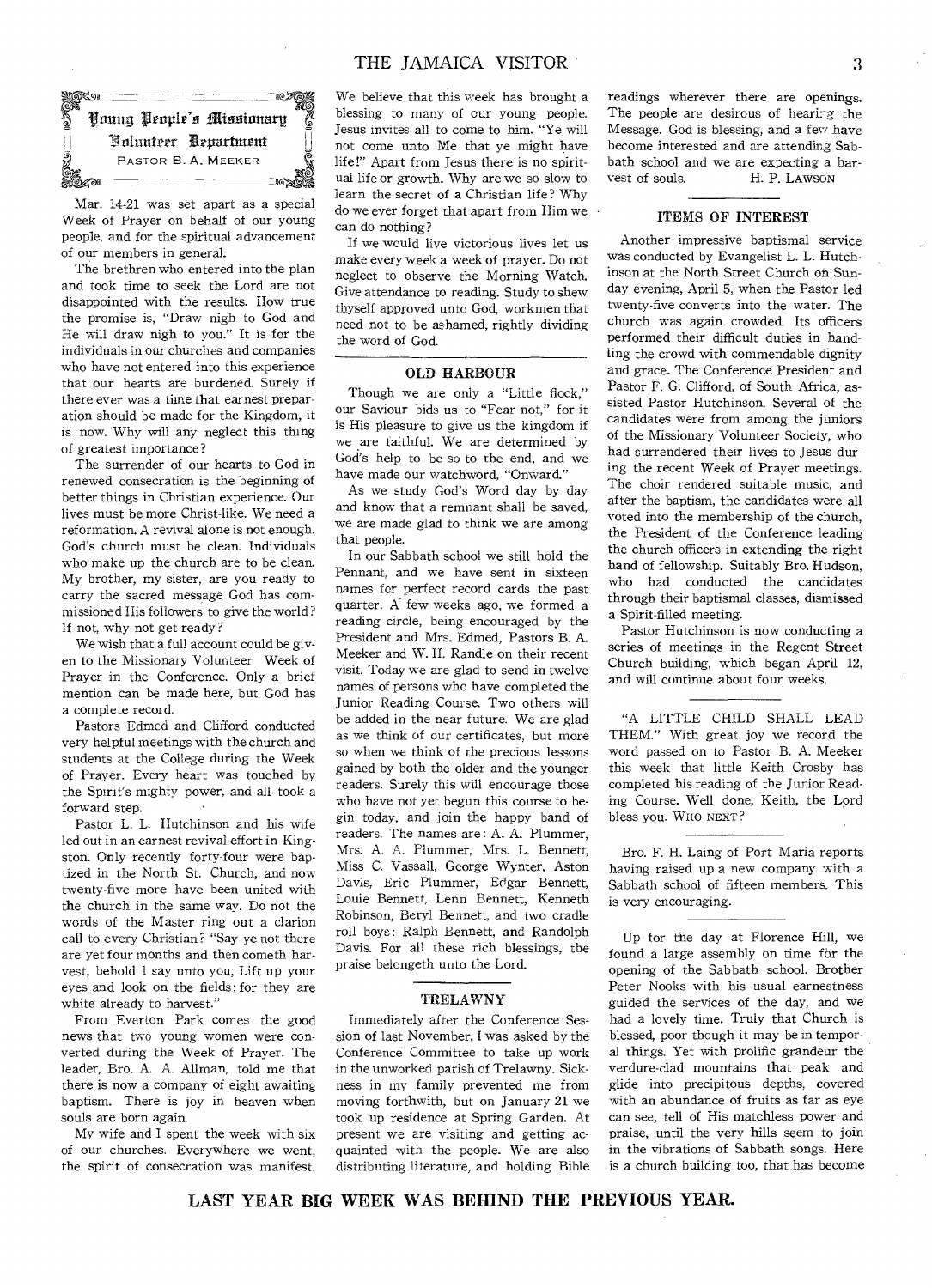too small for its growing membership, while in two directions our "Apostle Peter" tells of two new companies that are asking for the attention of a minister. That is a most healthy sign—a layman's movement that builds up its own membership while producing new companies is worthy of emulation.

Glengoffe is a natural competitor with Florence Hill, being situated similarly on the peak of a high hill, and surrounded by natural charms no pen can picture. Here we found another earnest company, led by Brother N. McLean. Glancing round at the opposite mountains, we could see the homes of many whose hearts await the message and invite the activities of the members. It was good to sit at the feet of Jesus with the Glengoffe company for a day, and to unite with that enthusiastic church in feeding on the word of God. We found the characteristic warmth of response among the members, whose rich experiences brought a pleasant Sabbath day to a close.

Bro. H. D. Robinson writes, "Truly the Lord is setting His hand the second time to deliver the remnant of His people from darkness! It was my privilege on the 14th of March to visit the new believers at Shady Spring; and as I listened to their inspiring testimonies expressing their joy in the blessed hope, it was indeed inspiring. I organized them into a Sabbath school with eleven members. Many are interested in the truth for this time, and we look for the work to grow in this place.

Sister I. Heron, who is leading the church at Santa Cruz since the death of dear Brother Mullings, sends us a eulogy of the earnest and faithful work he has done, and adds, "We feel assured that he is only asleep awaiting the Lifegiver." Many wreaths and flowers showed the love and esteem in which he was held. He is greatly missed by the church, and we ask for your prayers that the Lord may help us to be faithful as he was until Jesus comes."

Mrs. Edmed's display card showing the ribbons for the seven years study and punctual attendance at Sabbath school is also drawing on the ambitions of the members. These symposium meetings appear to be awakening a desire to press into the line of self improvement. Up to the present it has been asked, "Who will try ?" But soon this question may be reversed, and give place to "Who is there that will not?" We are heading for a

united forward movement along all lines. Where do you stand ?

Judging by reports, the Reading Course plan is to be a popular plan for 1931 in Jamaica. The response to Pastor Meeker's appeals in the symposium meetings has been liberal, and many are taking hold of this plan for reading good things. The Bible Year is attracting many adherents also, and we predict that more certificates will be earned this year than in any previous year.

Passing Ocho Rios last week, we were delighted to see the changes that are being made on the site of the new church building. A decorated booth showed that a Harvest Festival had recently been held, and the new foundation of concrete witnessed to the industry and determination of the little company to push the work forward. Sister Rennalls greeted us with her usual smile, and informed us of the success that is attending the local activities. Prejudice is breaking down, and the future looks very promising.

We have received a letter from the Colonial Secretary, the Hon. A. S. Jelf, C. M. G., informing us the Rt. Hon. the Secretary of State for the Colonies had laid our address of loyalty before His Majesty, King George V, and that His Majesty graciously commanded that his thanks be conveyed to us. God save the King!

The Sunday Law agitation recently took on a new form in England, when a young 22-year-old girl raked up a law of the year 1780, and prosecuted a picturehouse proprieter for giving an entertainment on Sunday. The case was tried at the court, and the judge found the man guilty. This has wrought up the anger of thousands, and, perhaps millions who engage in any non-religious pastimes on that day, and the subject of religious liberty is becoming a lively issue. It will be interesting to us to watch the progress of this unscriptural law. The churches will be up against the problem of forcing an observance for which there is no authority outside of the Roman Church. It will also be our opportunity to enlighten the people as to the real issue behind this agitation in the controversy between Christ and Satan. Let us wake up and study.

We would sound a note of warning to our leaders and members urging them to move carefully and wisely in the matter of admitting persons who do not carry recognition from the conference, to their

platforms, and of giving them a hearing. There are several men who at some time or other or in some way or other were associated with our body of believers, but who through some unchristian course have been disfellowshipped—possibly in other countries. Some of these are seeking a living by working upon the credulity of our members. Always remember that no church would distellowship a person without good reasons, for it is the last thing any church wants to do. It is also the joy of Seventh-day Adventists to forgive and accept a brother or sister who has done wrong, on confession and forsakance of their sin. Therefore if a person remains outside the fold, you may be sure there is a kink in the life somewhere which they always conceal. There is one in Jamaica now, introducing himself and his "wife," and posing as an employee of this denomination. But we know that his true wife is in another Island, his children also, and that except doing a little colporteur work at one time he was never employed by the conference. This warning is not maliciously given ; we should be kind to all men. But the kindness should be of the right kind.

Here is something to think about: especially if you are contemplating moving into Kingston to live. True there may be employment there, and there may be more life. There is—of a kind. But the life is not all of it the right kind of life. Every visitation that Divine wrath has permitted during the last few years has devastated cities. Earthquake, hurricane or what not —all have broken down the handiwork of man, despoiled him of his property, robbed him of his possession, and often taken away the nearest and dearest of kindred. City life is not conducive to spirituality, even though many good people may live in such an environment. But city life is a constant whirl, either of work or sport or pleasure. One's nerves are put to the strain by the unceasing noise, while the thrills that confront one at every turn unfit one for the sober, calm, quiet spirit that meditates and communes with God. City life has devastated the spirituality of many, robbed them of their love for Jesus, and led them into the by-paths of sin and folly. Therefore God permits city life to be severely checked by the visitations of destruction. Truly in this time we should heed the Saviour's injunction: "Remember Lot's wife."

Friends of Brother Frank Fletcher, our Jamaican missionary and his wife who are now residing in Costa Rica, will be happy to know that a little daughter has been given them, whom they have named,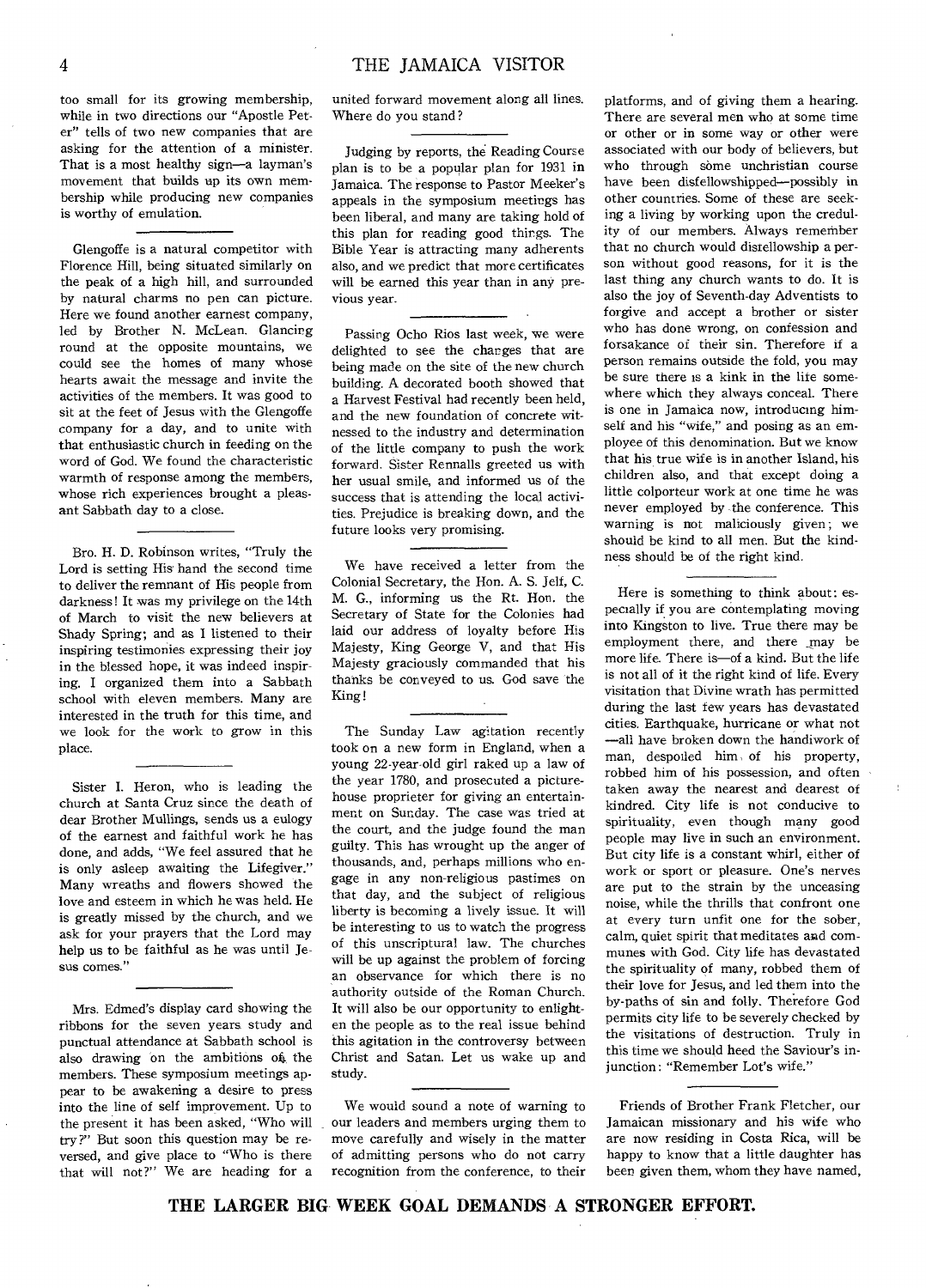Ermyn Hyacinth. She was admitted into human society on December 16 last, and we welcome her and wish her a safe and prosperous journey through life.

On Wednesday, April 8, it was our pleasure to greet Pastor A. R. Ogden, President of the Antillian Union Mission field, who called on his return to Havana, after attending conference meetings in our sister islands. Our beloved senior reported splendid gatherings and some remarkable experiences in the fields from whence he came, showing how the work of God is growing rapidly in those territories.

During his stay, Pastor Ogden visited the College at Mandeville, and took several meetings in the local churches, maintaining his characteristic enthusiasm and genial attractiveness. We were also glad for his counsel on many matters of a complex nature, and it was with much regret that he resumed his homeward journey on the 15th inst.

We announce with mingled feelings of sorrow and pleasure that Brother W. A. Bergherm has been called to the Division Home Missionary Department, to succeed Pastor C. E. Wood, who has accepted a call to the Superintendency of the Mexico Union. Of course, Brother Bergherm is still connected with us—for we are a part of the I. A. Division. But Division men always seem so far away, and to occupy very distant relationships as compared with the Union men. So we shall miss Brother Bergherm, to our regret, while we rejoice in his call to higher responsibility.

We regret to announce that Pastor Dan. Parsons, who has been Superintendent of the Mexican Union so long, has been obliged to retire from the work of God, owing to sickness. We sincerely pray that his health may be speedily restored.

From "J. A. G." of the Bonny Gate Church, we have received the following report which we print in spite of there being no name attached to it. Contributors should always remember that Editors do not accept "copy" that is not signed:

"We are glad to mention that improvement is being made in the Y. P. society of this church. As a result of prayer and encouragement, we are now trying our best. Eleven members are taking the Bible Year course. One of our older sisters has already read as far as the book of Proverbs, and others are following closely. There are twelve enrolled in the Junior Reading Course.

"We derived much benefit from the Week of Prayer. In spite of unfavourable weather the meetings were held every night, and we are looking forward to a baptism in the near future. We were much encouraged by Elder Fletcher's recent visit. More weekly reports are being brought in and our young people are manifesting a good interest in the work. As we endeavour to press forward, we request your earnest prayers."

Up to Coopers Hill is not far from Kingston, but to reach there entails some hard climbing. We left the car two miles from the church, which we found standing on a high eminence from which the eye became at once entranced with the beauty all around. The building is very neat and commendably clean. But it is too far from others, and lacks a field for missionary activity. The conference team happily laid before a responsive audience of new converts the plans of our church life, and the response was enthusiastic and encouraging. It is truly wonderful how this Message is being planted in those out of the way districts, and how we find the believers one in heart and practice with ourselves. Our time was all too short, but sweetly spent, and we commend our new little circle of spiritual kindred at Coopers Hill (Above Rocks) to the Good Shepherd's unfailing care.

We were glad on returning to find the car safe, and suffering only for a large spike that had penetrated our inner tube. The rain made the task of changing wheels very - - , but it was soon accomplished, and after several miles of twistytwirley around the corners of a characteristic series of curves, we entered the sacred ground on which is the Everton Park building. What wonderful views we had! From Coopers Hill we could see Kingston, surrounded by the broad expanse of blue water, and the charms of a rugged coast line, splashed by a thousand white crested waves — the best view of Kingston we have seen. Then at Everton the vast basin-like valleys planted park-like with never ending variety held us spell-bound. It is a natural park surmounted on its crest by the witness for God's greatest message.

Dear Brother Allman greeted us with his smiling courtesy, and Brother and Sister Dunbar very kindly opened their comfy home to us for our entertainment, and they were so kind. The meetings, like all S. D. A. meetings, were filled with inspiration, love, and joy, and we spent a very profitable day and a half with the church. Sunday night a well chosen and splendidly rendered programme demonstrated that Everton Park can present other attractions than those of nature.

This visit completed our tour of the churches under Pastor Meeker's care, and we rejoice with them over the advances that we found throughout the itinerary.

A meeting of the Antillian Union Com-• mittee is called, and it is likely that the President of this conference may have to be absent from the island from May 14 — 28.

A government notice announces that H. E. the Governor has been pleased to appoint Doctor H. Johnston to be D. M. 0. in his brother's place during his absence from Jamaica.

We would suggest that when our readers ask for their letters at their local post offices, *they also ask for their papers.* Officials do not always mix papers with letters in their sorting boxes, and possibly some have failed to hand out the VISITOR through their not being asked for.

May we also suggest that all church officers make it a practice to go for their mail every week at least, for the Confer. ence Secretaries frequently send on circulars and other matter that should be in your hands as early as possible. Thank you.

Sister Perry, who is associated with us to some extent in the office, tells how she has been working with a family for some time, trying to lead them into the truth. The Lord has blessed her efforts, and the lady has been keeping the Sabbath for three weeks. Four children have joined her in the baptismal class. This is surely good work, and should encourage us all to do our best to win others. Our opportunity will soon close. Let us work while it is called today.

Pastor H. P. Lawson, on settling at Spring Garden, found that Brother Goldbourne had created a good interest, and had added several to the list of Sabbathkeeping followers. The tabernacle that was used at Bamboo has been erected there, and the first Sabbath meeting was attended by thirty, which formed the membership of the new Sabbath school. Rains have fallen continuously, preventing several meetings, but the first night the tabernacle was packed. We should watch these interests prayerfully.

Writing from Port Antonio, Pastor A. C. Stockhausen reports that Brother Williams, of Trinityville, has been doing some work at Seaford, where there is a good interest. Various interests are springing up right around Port Antonio also, and that church has a baptismal class of 47 with others being added every week. The interest at Sherwood Forest is demanding a concentrated effort, which the church there is asking for. At Long Bay a baptismal class will reach its climax shortly, and there are many interested persons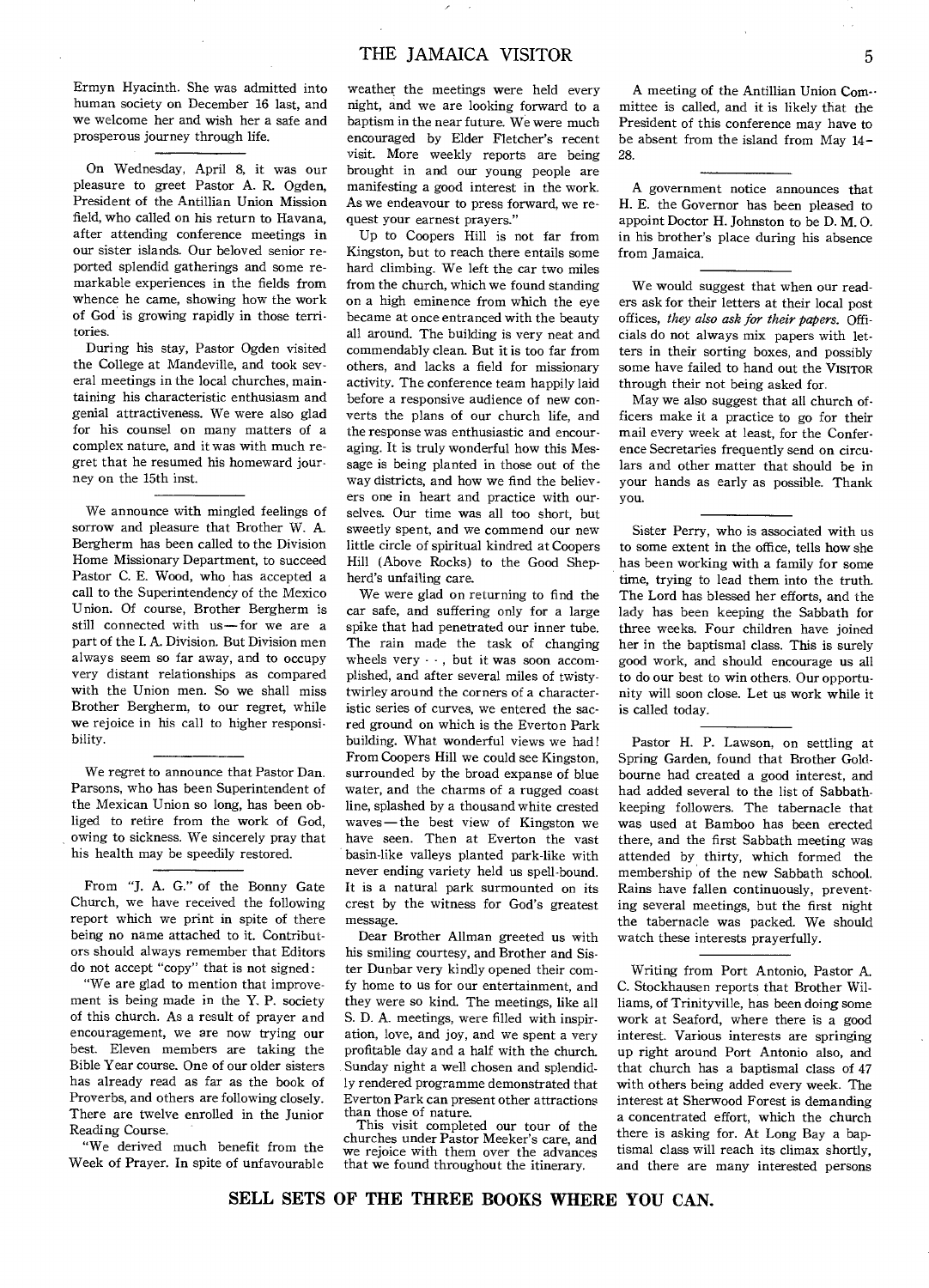calling for the message to be given at Mount Pleasant and Cooper's Hill (Portland). Thus is the Lord working and we praise Him for His love.

Our church officers should keep their eyes open for the Jamaicans that are returning from Cuba and Central American states by the hundreds. There are surely a number of our own members among them, and they should be welcomed and urged to unite by letter of transfer with churches nearest their homes. We have heard from one who has located at Banana district, who has commenced a Sabbath school. Bro. Lee Fletcher has been visiting and helping them with good results.

What with the constant rains and the glut in the fruit market, together with drought conditions in some parts of the Island, our dear brethren are meeting with financial conditions that try one's faith. Pastor M. Jones tells how in his district spice, which realized 80/- in 1829, is now selling at 12/6. In the west the sugar plantations have suffered such losses that employment and wages are at the very lowest ebb. Cocoanuts pay best if left to rot, and bananas cannot mature.

Throughout the Island we are meeting conditions that draw out our sympathy for our dear people. But these very conditions are so clearly given as signs of the near approach of the second coming of Jesus, that we rejoice in the hopeful grace of our members, who, unmurmuring, and full of faith, loyally stand to the truth they love. We are so glad for the assurance Paul gave us, that "My God shall supply all your need, according to His riches in glory by Christ Jesus." It helps us all to say with the prophet Habakkuk :

"Although the fig tree shall not blossom, neither shall fruit be in the vines; the labour of the olive shall fail; and the fields shall yield no meat; . . . yet will I rejoice in the Lord, I will joy in the God of my salvation. The Lord is my strength, and He will make my feet like hind's feet, and He will make me to walk upon mine high places" Hab. 3: 17-19. We pray that these experiences may serve to draw us nearer to the Lord.

#### Hall-Campbell

On the twenty-first of April the marriage of Miss Olive Hall and Mr. R. B. Campbell was solemnized at the North St. Church, Kingston. A large number of friends had gathered in the church for the occasion. As the bridal party proceeded down the aisle, the choir sang "The Voice that breathed o'er Eden." The ceremony was performed by Elder Edmed, assisted by Elder Fletcher. Miss Hall was given in marriage by her father, and was attended by her sister, Miss Nellie Hall. Bro. E. L. Hinds acted as best man. After the service Miss Folkes of Spanish Town sang very sweetly "0 Perfect Love," and the choir gave another anthem while the party retired for the signing of the register.

Immediately afterward a reception was held for members of the family and visiting friends, in the home of Brother and Sister Maxwell on Windward Road. Among those from out of town who attended the wedding were Elder and Mrs. F. Hall, the bride's parents, and family; Elder and Mrs. Fletcher, and Mr. Nation; Prof. and Mrs. Rathbun, Mr. Hamilton, Mrs. Crawford, Miss Peake, Miss Golding, Messrs. Owen Campbell, Colin Pitter, and W. Warner from the College.

Mr. and Mrs. Campbell left the same night for their new home in Ocho Rios, where Mr. Campbell is labouring at present. We wish them both God's blessing.



#### RALLY DAY

We believe all our Sabbath schools in Jamaica will welcome the idea of another Rally Day. This has been arranged by the General Conference Committee for June 13th. An excellent program has been provided for us in the May number of the *Sa'hath School Worker,* and we are looking to our Sabbath school officers to make the most of this occasion for strengthening the weak places and giving a new impetus to our Sabbath school work.

A cheering message was received from Wesley Brodie, a lad of ten, a few days ago, telling us that, although he had undergone an operation for appendicitis, he had not failed to study his Sabbath school lesson every day through his illness and even on the day of the operation. Well done, Wesley!

#### The Pennant

Our Mandeville Sabbath school has won the "Pennant" for the first quarter of 1930. They had reached the splendid average of 118 per cent. Hearty congratulations to them.

#### Workers' Training Course

During the past quarter we have sent out 22 certificates for the 1930 course to the following members of our Sabbath schools and extend to them also the congratulations of this department:—

#### North St., Kingston'

Mr. L. A. Morrison, Mrs. H. Morrison, Miss B. Rose, Mrs. R. Rubey, Mr. P. N. Lynch, Mrs. Ada Hazlewood, Miss D. Johnson, Miss C. Petrie, Mrs. M. Knibbs, Miss F. M. Rose, Mr. P. Stephens, Mr. J. E. Bryan, Mrs. C. Murray, Mr. Samuel Brooks.

Mandeville

Mrs. L. S. Crawford.

Contented Hall

Mr. T. H. Jones, Mr. W. C. Jones, Mr. Norman P. Jones, Miss M. Jones, Miss E. Williams, A. A. Jones, Mrs. Eliza Jones.

The Everton Park school has just arranged to take the 1931 course. Who will be next?



## **COURTESY**

"Far more important than any mere dictum of etiquette is the fundamental code of honour without strict observance of which no man, no matter how 'polished,' can be considered a gentleman."

"The honour of a gentleman demands the reliability of his word, the incorruptibility of his principle; he is the defender of the defenseless, and the champion of justice—or he's not a gentleman."— *Post.* 

Good manners demand three things: self-control, self-denial, and self-respect. Whoever takes advantage of another cannot be a gentleman, for the first law of good breeding, as well as the last, is kindness. The golden rule is the essence of manners as it is of most other laws of living.

Youth is the time to learn graciousness of manner, and there is no better place than in school to practice the art of doing unto others as you would have them do unto you.

How sweet and gracious even in common speech is that fine sense that men call courtesy! Wholesome as air and genial as the light, welcome in every clime as breath of flowers, it transmutes aliens into trusting friends, and gives its owner passport around the globe.

Dear young people of Jamaica, are you satisfied with your standards and achievements in courtesy and refinement? The West Indian Training College will aid you in gaining those things which are such a' great help in making us better soul-winners for Jesus. Are you putting forth every effort to be here and enjoy the privileges that nearly one hundred other young people are enjoying?

Our second semester begins May 14. This would be a good time for you to enter. R. E. SHAFER

### News Notes

Saturday night, April 11, Mrs. Peake and her Domestic Science class provided the entertainment in the form of a pro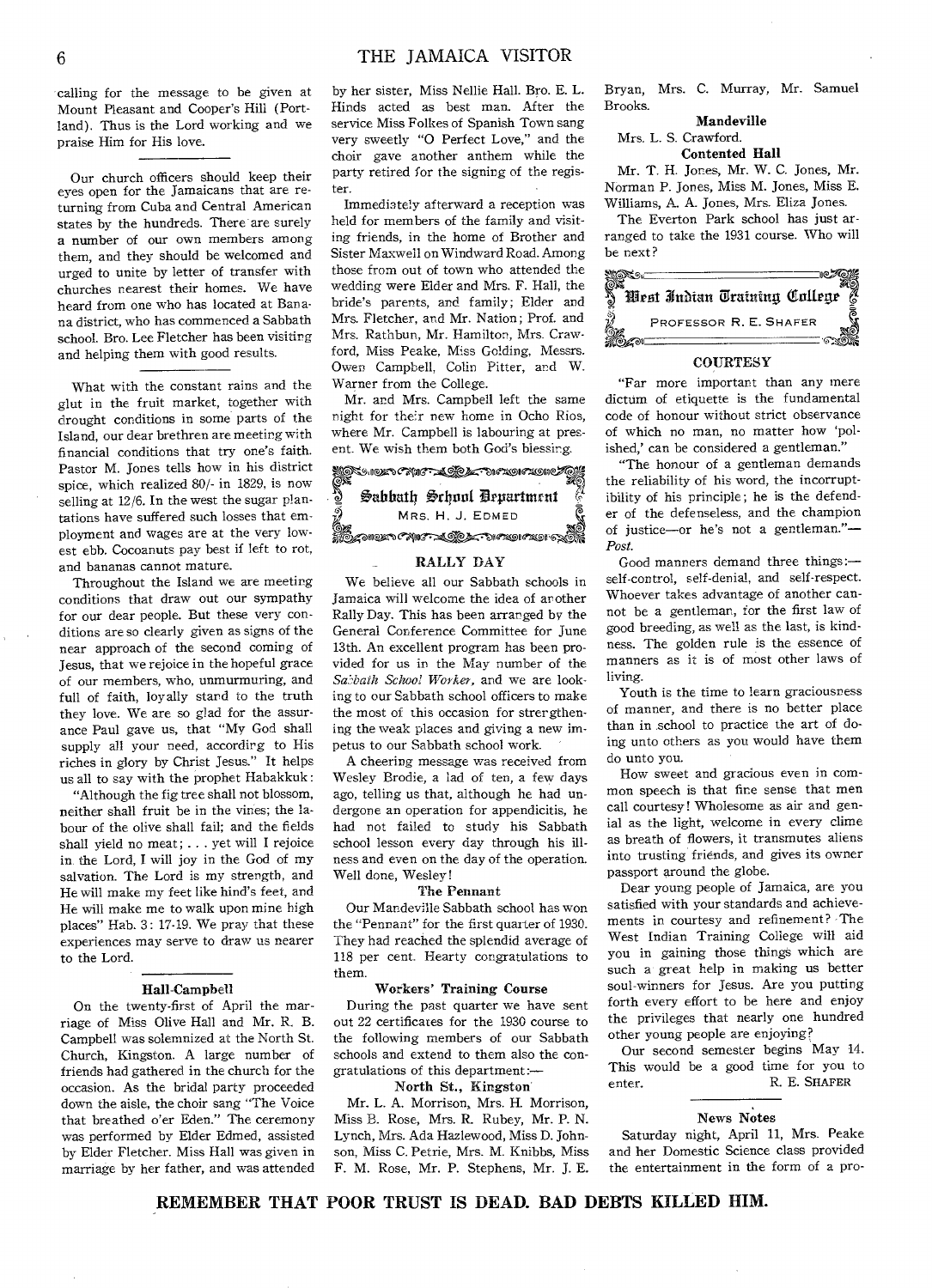gramme that was both interesting and instructive. We were told in recitation and song of the right as well as the wrong way of cooking and serving various foods. A demonstration was given by Miss V. Walker showing the correct way to set a table. One of the main features of the evening was a very true-to-life dialogue representing the Domestic Science class at recitation followed by a laboratory period in which they put into practice the lesson upon which they had just recited. At the close of the programme there were put on sale a number of good things made previously by the class. The artistic posters displayed that evening now beautify the walls of our dining room.

Several heavy showers of rain have recently fallen and have relieved our water situation which was becoming serious. Farm crops also have greatly benefitted.

On April 11 the home of Brother and Sister Lee Fletcher was gladdened by the arrival of a little daughter.

Mrs. Parchment's last chapel talk was a special source of inspiration to the young men who are earning their whole way through school. She gave us the experience of a young man in the States who returned to school at the age of 19 after having been at work for several years. As he had left school in the 5th grade, it was necessary for him to go back to the church school and take his studies with students very much younger than himself. From that time until he completed his college course, his way was beset with obstacles and difficulties of many kinds, with only an occasional easy run. But his determination to obtain a Christian education buoyed him up and he kept his eyes firmly fixed on that goal until he reached it.

Then we were brought nearer home as Mrs. Parchment told of a young man who came to this school in the early days of its existence. He had no financial backing and was obliged to put his pride in his pocket while he milked the cows, helped to build the stone walls around the property, ploughed with the mules on the farm, and sometimes helped in the laundry turning the washing machine. In the pursuit of his studies, his teachers noticed that although he did not always secure an "A" grade, yet there was always a spirit of perseverance and a determination to push through to success. If he failed, he did not grow discouraged and give up, but tried and tried again. He would say, "Just give me a chance, Miss . . . ," and then he would dig into his books and grapple with the hard points till he had them mastered. So he made his way to the 13th Grade at W. I. T. C.

Leaving Jamaica he finally reached Pacific Union College where he completed his pre-medical course, then proceeded to the College of Medical Evangelists at Loma Linda. Just a few days ago Mrs. Parchment received his photo taken in cap and gown on the occasion of his graduation as a full-fledged M. D. All honour to Doctor Holness and to every student of W. I. T. C. who will follow in his footsteps!

#### E. M. E.

Recently we were made to rejoice over the gift of a very fine turkey gobbler from a lady breeder in Canada who has one of the largest flocks of Mammoth Bronze turkeys on the North American continent. This lady heard in a casual way of our plan of enabling young people to earn a part of their expenses while in school, and offered to assist us by this splendid gift. Our gobbler can boast of a journey such as few of us have ever taken, coming something like 2,500 miles across Canada from Alberta to Halifax and then ten days by boat to Kingston. He reached us in fine condition and now struts about the poultry yard fully consious of his superiority over the common turkeys.

The boys' and girls' clubs have been reorganized and are meeting the first and third Saturday nights of each month. Mr. C. F. Edwards leads the Excelsior Club with Mr. Lucas Hall as secretary, while Miss Mildred Bignall leads the Philmelodic Club with Miss Dell Brodie as secretary.

After many quarters of earnest striving, little by little climbing nearer to the required standard, and constantly encouraged to renewed determination by various superintendents, the Mandeville Sabbath school has at last secured the pennant. How proud we feel as each week we see it before us, and how we are striving to keep it! Last week one of our teachers was unable to meet with us because of sickness, but she arranged for her class to meet in her room. There they carried out the regular program and sent their report to the secretary to be incorporated with that of the rest of the school. This is typical of the spirit of cooperation prevailing, and on which we depend to enable us to retain the pennant.



# "Be strong!

We are not here to play, to dream, to drift. We have hard work to do and loads to lift. Shun not the struggle--face it, 'tis God's gift.

"Be strong!

Say not the days are evil. Who's to blame ? And fold the hands and acquiesce—Oh shame!

Stand up, speak out, and bravely, in God's name

"Be strong!

It matters not how deep intrenched the wrong,

How hard the battle goes, the day how  $l$ ong  $\cdot$ 

Faint not—fight on ! Tomorrow comes the song."

Colporteurs, the time has come for us to be strong, and very courageous. The Lord has set His hand to finish the work and the printed page is one of the means He is using. We have evidences from every side to corroborate. The Testimonies declare that the wider the circulation of our publications the greater will be the demand for books that make plain the Scriptures of truth.

This is the Golden Age of opportunity for our publications while the world is passing through this depression, for "Man's extremity is God's opportunity." There is food for meditation in the following statement from one of our leading men: "Stress your book in the time of stress. When in trouble, people think; in distress, they think of things divine. In times of stress, they spend more sensibly. In perplexity, they are more penitent; in depression, more dependent; and in a crisis they can't afford to be without your book. In times of stress, STRESS THE BOOK. It's best for you and for them too."

In spite of the cry of hard times, it is encouraging to note the success of the colporteur work for the first three months of this year. We have made a gain of £81. 13. 10 (\$398.03) in deliveries over the same period of last year, and a gain of £835. 6. 6 (\$4,068.03) in sales. Colporteurs, what if some had been more faithful in putting in their time? Surely God is doing His part.

We need more men of Joshua's type in the fight ; men who are strong and very courageous. Brother Dawkins is emulating this noble Bible character. He writes: "I travelled eighteen miles into the mountain with a load and then delivered only one book, so I had to turn back again with my load. But I am not discouraged, for I can plainly see that there is something more than human in this work. A Baptist minister was visited with *Return of Jesus;* he went into it carefully then exclaimed, "This is the book my people should read." The following Sunday he told his people about the wonderful book and this morning he gave me the names of thirteen of his leading members, saying that I must use his name to them."

Colporteurs, save the fragments of your money, you will become more wealthy and useful; save the fragments of your time, you will become more learned and wise; save the fragments of your opportunities, and you will never know on this side of eternity the results in souls saved.

BIG WEEK BOOKS CANNOT BE SOLD FOR PERSONAL PROFIT.

ing an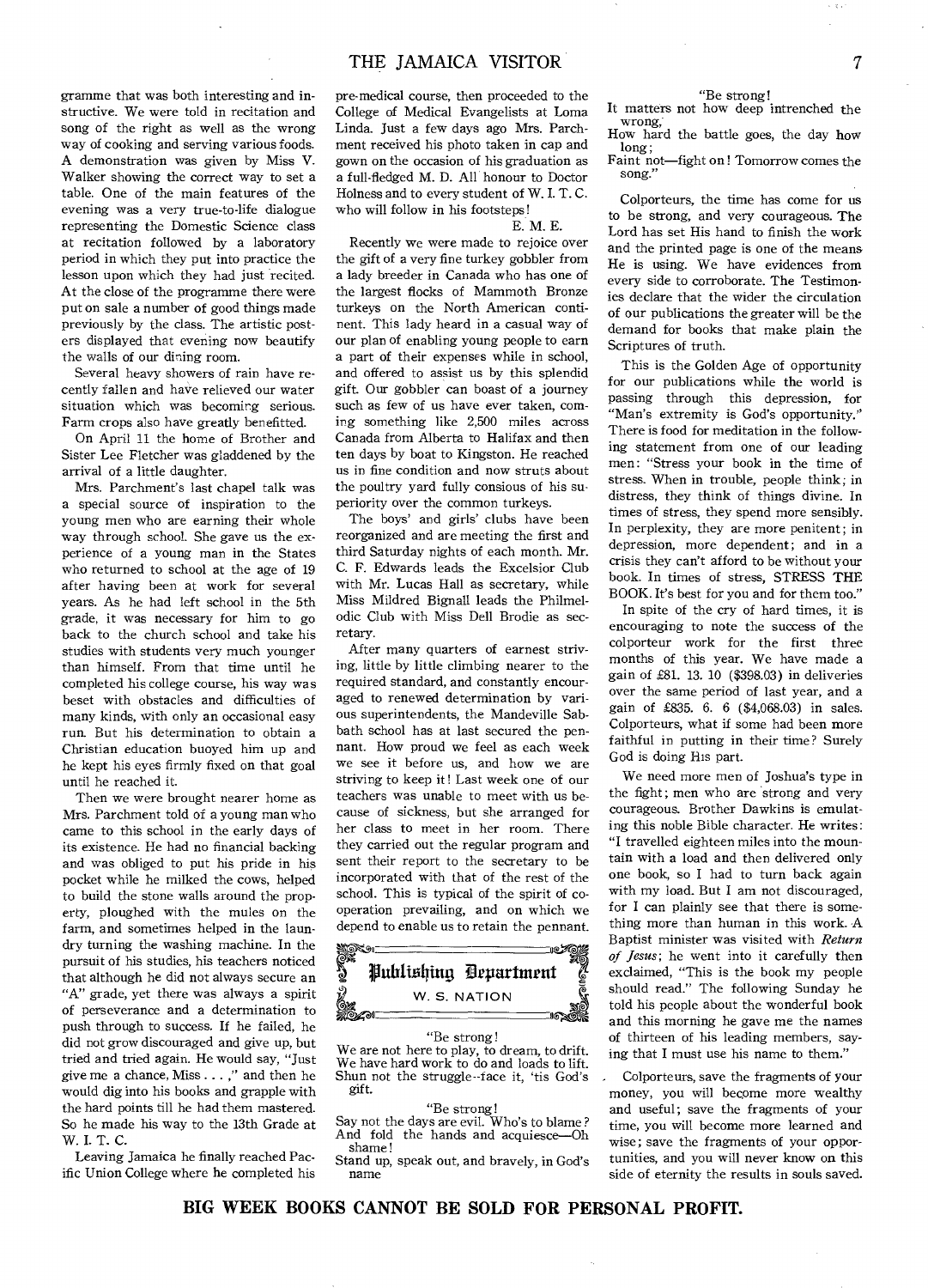# YOUNG PEOPLE'S PAGE

QUESTION. Did Mrs E. G. White prophecy that Christ would come in the year 1844, as some tell us?

ANSWER. Emphatically, No! Mrs. White did not have any vision of any kind until 1845.

It might be well for us to state that Ellen Harmon (who became Mrs. E. G. White at her marriage) attended the lectures of William Miller (who was never a Seventh-day Adventist) who was undoubtedly raised up by the Lord to fulfil Revetation chapter ten, which is distinctly and only a time message, based upon the little book (of Daniel). She was but a child, 14 to 17 years of age at that time, and became fully converted under that message. Being a very timid and delicate child, she was not the kind to take any public work in connection with that movement. But after the passing of the time — 1844, the Lord strengthened her and called her to the prophetic office in connection with the three angels' messages of Revelation fourteen.

Nor should we cast stones at William Miller, for his mistake was only in the event that' should take place in 1844; for in correctly finding the prophetic periods of the book of Daniel, he accepted the teaching commonly accepted at that time by many Christians, and the Lord did not correct him evidently because the judgment hour message was not yet due to the world. That the Lord foresaw the experience fully, is shown by a study of Rev. 10: 9-11. Therefore let it be known that if Miller had not made this mistake, the Lord's word would have failed. May we advise you that in Mrs. White's writing there are no cunningly devised fables. We have read them all over and over, and yet, basing our faith on the Bible, and the Bible only, we find perfect harmony between the Bible and the Testimonies.

# A MOST INTERESTING STORY Colporteurs Vs Angels

(The following interesting experience is convincing evidence of the value of properly presenting our literature to the people. It is real *evangelistic canvassing.*  We pass it on to you.)

Sister Hawkins related a most interesting story at a Missouri camp-meeting, which illustrates the work of our colporteur evangelist.

She and her husband, who was a conference worker, were asked to visit a man and his neighbours who were calling for

a minister to come and baptize them. These people were found seventeen miles from the nearest railroad. Upon their arrival at this home, and after the usual formalities of becoming acquainted, the first question asked was, "How did the third angel's message find you away out here ?" Then in the words of Sister Hawkins, he related his story:

"From my youth," he said, "I was a wild lad, with every bad habit of the age. I drank and smoked, chewed tobacco, played cards, and used profane language. I was a ringleader among the boys and young men even after I was married. The heart of many a poor mother was terrified when she knew that her boy was in my bunch.

"I knew little about religion, and cared less. During the revivals there were many prayers offered in my behalf, but each meeting left me harder in heart and more determined not to yield.

"While I was about my farm work one day, a middle-aged man approached me. I soon found that he was a book agent, a profession which I particularly disliked. I prided myself upon knowing just how to turn away all such in haste. But the noble, dignified, yet kindly appearance of this gentleman, connected with the earnestness which he manifested, took possession of me in spite of my prejudice. Thus I listened to his canvass. After I learned that the book was a treatise on Bible subjects, I declined to subscribe for it.

"The man was not so easily turned away even if I did not buy his book. I let him come into the house, and there in a fatherly way he placed one of his hands on my shoulder, looked me straight in the eyes, and said, 'Young man, I am not merely a book agent by profession, nor do I work for the money there is in it, but I am a missionary out on the King's business. The great God of heaven has sent me with a message to you.' Placing his other hand on the book without removing the one from my shoulder, he continued, `The message is all in the book. God has given you a noble wife and beautiful children, and in the judgment He is going to require their souls at your hands. This is the key, the Guidebook to a better land. You need the key. Let us kneel down right here and talk to the King about it.'

"Usually I would have been angry at such remarks, but tears were in the man's eyes and his voice trembled with pent-up emotion. To my great surprise my family

were kneeling down beside the man of God while he was pouring out his soul in prayer for my salvation. In order to ease my suddenly awakened conscience, and in order to get rid of the man, I determined to buy the book. It was the book called, `Bible Readings for the Home Circle.' All this time I was saying to myself, 'I will never read it.' But I could not get away so easily from him. He again put his hand on my shoulder, and with his eyes fixed more tenderly on me, he remarked, 'No, if I were just a book agent, my work would be more than done, but as I am an ambassabor for the King, I have another message for you. It is not enough that you buy the book; you must also read it. I will pray for you.'

"Then leaving me dazed and puzzled, he was gone. I hurried back to my work, trying to forget about the book. But at every turn I could see that noble face lifted up in prayer. Stubbornly I resolved never to take that book from the shelf. But instead of going directly to supper and to bed, I took that book from the shelf and read it until midnight. I did this for about a week, and I also noticed by bookmarks here and there, that my wife was studying it during the day. We decided that we would go over one subject each evening. She would ask the questions and I would read the answers from the Bible. Once I asked timidly if she could offer a prayer like the man. She said that she could not pray as well as he did, but that she would try and do it the best she knew how. Thus we erected the family altar in our home.

"Before leaving, the man of God had also given my wife a copy of 'Shadow of the Bottle,' and of 'The Other Side of Death,' and quite a few periodicals, such as the *Signs of the Times* and the *Review & Herald.* 

"On reading the 'Shadow of the Bottle,' I decided that conversion must be followed by a reformation in my life. I then parted company with 'Demijohn,' my pipe, and tobacco, threw away my cards and stopped swearing. After that came a short battle about the state of the dead, but the little book, 'The Other Side of Death,' and `Bible Readings' soon made that all very clear to me. Then I began keeping the Sabbath, and by the close of the first Sabbath that I ever kept in my life, two of my neighbours and my wife had decided to keep it with me.

"I have not seen a living preacher, but I know all the points of the message, and

YOUNG PEOPLE SHOULD BE ACTIVE IN BIG WEEK.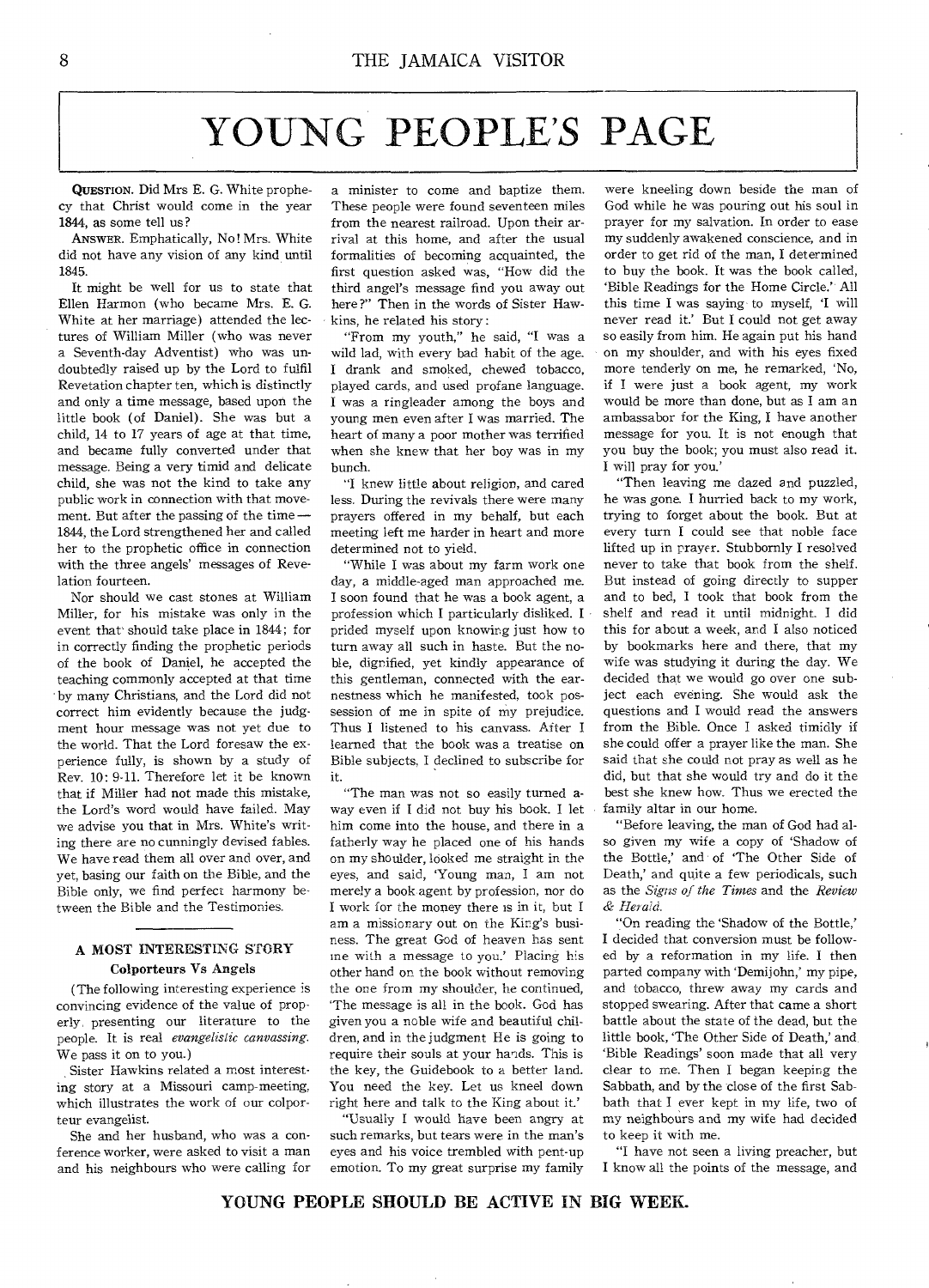# LITTLE FOLKS' CORNER

#### Dear Little Folks,

I notice that a few of you are getting weary of the questions, and I am not getting quite as many answers as I had last year. I hope your parents are getting the VISITOR still. If not, you must be sure and ask them to order it. I have had some lovely little letters from some of the Little Folks lately. Some have been very sick. Wesley Brodie and his sister Kathleen had an operation, but they are better now, and Eric Plummer has recovered from his bad toe. Some of the Little Folks were baptized lately, I am so glad. Now for the story. It's too long for one paper, so half will appear now and the rest next month.

# "FRANK GAVE HIS LIFE TO SAVE US"

#### A true story in two parts.

A knock at the door ! A farm labourer is there with a message from grandpa, who lived on a beautiful farm forty miles distant under the great mountains whose fertile slopes formed a pleasing base for the rugged peaks that proudly lifted their gilded heads into the crimson sunset-sky.

Grandpa was very fond of Frank, the twelve year old son of a prosperous young couple who lived on one of the beautyspots of a great continent, and to whom the message had come, inviting them to visit their aged parent for the week-end. The object of the invitation was a very happy one, and Frank's parents quickly decided to accept it, for grandpa had bought a farm that should be given to Frank when he was old enough to look after it, and as he was feeling infirm, he desired to lay out the plans and get everything settled before he might die.

Frank had been brought up to work, and loved the farm, and his parents knew they could entrust him with the care of all they had, and so next morning the two horses were hitched to the cart, and the happy couple were soon at the homestead, enjoying the beauty of the home of their son's inheritance.

But their joy was short-lived ; for after looking round and pointing out the site for the home, and for the cattle-pen, and other points of interest, suddenly they saw far in the distance a galloping horse with its rider beckoning to them.

With anxious hearts and almost breathless silence, they strained their eyes, wonbering what might be the matter, and who was the rider. Yet it did not take long for the man to arrive, and soon with excited voice the rider shouted to Frank's father and mother to return home at once. Coming close to them, with his horse smothered in foamy perspiration, and panting hard, he dismounted, saying, "Master, go home, Frank is dying."

The troubled parents in their excitement and sorrow forgot to ask what was the matter, and hurried to saddle two of grandpa's horses, and were soon riding furiously. The poor horses seemed to realize that there was something that needed haste, and they snorted and pressed forward with leaps and bounds until they stood beside the gateway, and were left standing, while their riders passed by everybody and rushed into the candle-lit room, where lay little Frank suffering untold agony. The lad was too weak to welcome daddy or mother. Pale was the little drawn face that peeped beneath a fine bunch of golden hair. The parents tried to speak, but the suddenness of the shock seemed to choke them as they tried to say something. And it was in this sad plight that the doctor found them as he stepped alongside the little bed. He felt Frank's pulse, asked some questions which Frank tried to answer. But the poor lad could only tell his dear ones not to worry, Jesus would take care of him.

Stepping aside, the parents asked the doctor if there was any hope. But the kind man that he was could offer them no promise that Frank could live through it. "He is very badly hurt," he said. "We will do our best, but I know that only God can save him now."

This word spoken in kindness was like a spear thrust into their hearts, for while they were young, they were taught to love and pray to Jesus; but for a long time they had neglected to read their Bible, and to pray, and now—"Jesus would not want to listen to their prayers," they thought. Then they called the servant and enquired what had happened and how, for in their anxiety they had still forgotten to ask this. The boy said he was melting bees wax and turpentine in a kerosene tin, on the kitchen fire, when it suddenly caught fire; and as he feared it might set fire to the house, he carried it outside to the yard. As he was coming out of the door, Frank came running from the side, where he could not see him, and ran into him, knocking the burning fluid all over him. Frank's clothes were ablaze in a moment, and before they could do anything, he was burnt all over his body.

Broken hearted, the fond parents watched their treasure gradually sink into the arms of that sleep from which we never wake until Jesus comes again. The night was dark and still. The little brothers and sisters were brought around the patient sufferer as he battled with his agonies. Soon he became conscious of their presence and whispered again, "Jesus is with me, don't worry." Then closing his eyes, he fell asleep. They laid him in a coffin, and placed his body where the angels will watch and keep it until Jesus wakens him again. His earthly hopes are all gone, but his heavenly are still awaiting him. The earthly farm is lost, but the inheritance of all things with Jesus is still to be given him.

*To be continued.* 

#### Thinking Cap Questions

1. Where was the apostle Paul converted?

2. Who was the first to win one to Jesus in the New Testament?

3. Who wrote the book of Revelation, and where was he?

4. Which of the ten commandments shows that we must love as well as obey God?

5. What food did God give to Adam and Eve to eat?



#### Names of those Answering Thinking Cap Questions

Edgar Barnett, Aston Davis, Eric Plummer, Lenn Bennett, Louise Bennett, Enid Billett, Evelyn Fletcher, Haskell Webber, Elis Anderson, Sylvia Morgan.

*Young People's Page, continued.*  say, Pastor, (addressing my husband) when can I be baptized?" Without waiting to hear the answer, while his face shone like that of an angel, he reached out eager hands and said "Oh, tell me who this King's messenger was? Where does he live? How can I find him? Maybe it is wrong for me to say this, but I would rather see him than an angel from heaven, or the dearest relative on earth."— *Geo. A. Campbell in Northern Union Reaper.* 

**CHILDREN SHOULD HELP WITH THE BIG WEEK.**